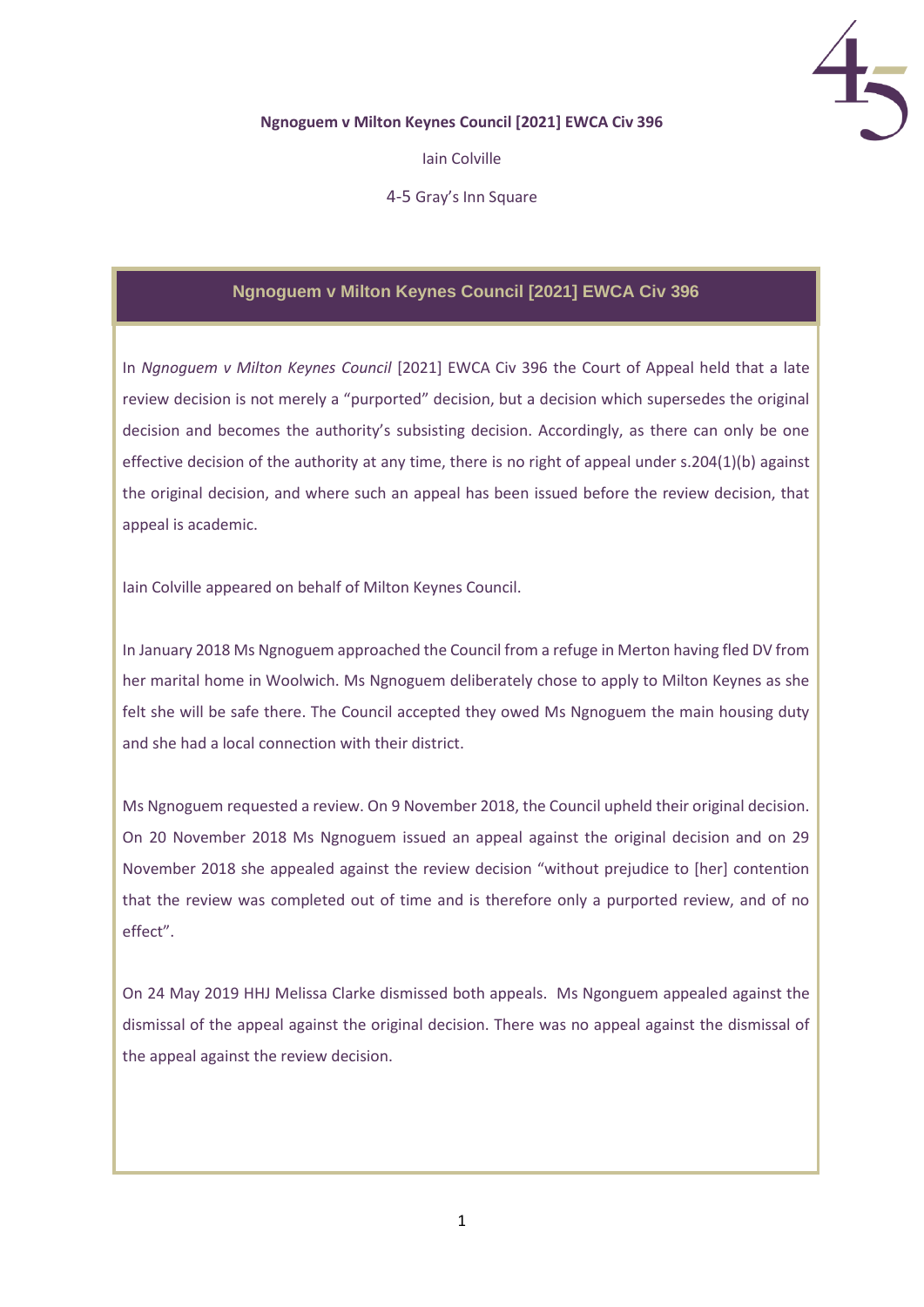In dismissing Ms Ngnoguem's appeal, Stuart Smith LJ (with whom Macur, Arnold LLJ agreed) stated as a matter of statutory construction s.204 gave two rights of appeal compendiously; the words "as the case may be" indicate that there is a binary choice to be made, as to whether to challenge a review decision if the applicant is dissatisfied with it, or to challenge the original decision if the applicant is not notified of the review decision within the prescribed time. Since even a review decision issued outside the prescribed time is, from the date of its notification, the effective decision on the applicant's case, the words of s. 204(1)(a) and "as the case may be" indicate that once a review decision has been issued, that is the proper target for any challenge and not the nowsuperseded original decision. Where an applicant has already issued a challenge to the original decision relying upon s. 204(1)(b) before a review decision is issued, the effect of the late review decision is to render those proceedings academic, save in exceptional circumstances. A principled approach will readily identify who is responsible for the costs after properly issued proceedings having become academic.

The Court concluded:

- i) Where an applicant is dissatisfied with an original decision, their primary remedy is to request a review decision;
- ii) If such a request is duly made, the authority is under a mandatory obligation to review its original decision and to notify the applicant of its decision in the light of that review;
- iii) Where the authority provides a review decision, it becomes the authority's sole effective and operative decision whether the review decision is provided within time (as specified in the regulations or as extended by agreement in writing) or is provided late;
- iv) Where the applicant has requested a review and is not notified of the review decision within time then, provided a (late) review decision has not been notified before the appeal is brought, the applicant has 21 days from the date on which it should have been notified to bring an appeal to the County Court on any point of law arising from the original decision. If the authority provides a review decision after such an appeal to the County Court has been commenced, it will render the appeal academic save in exceptional circumstances;